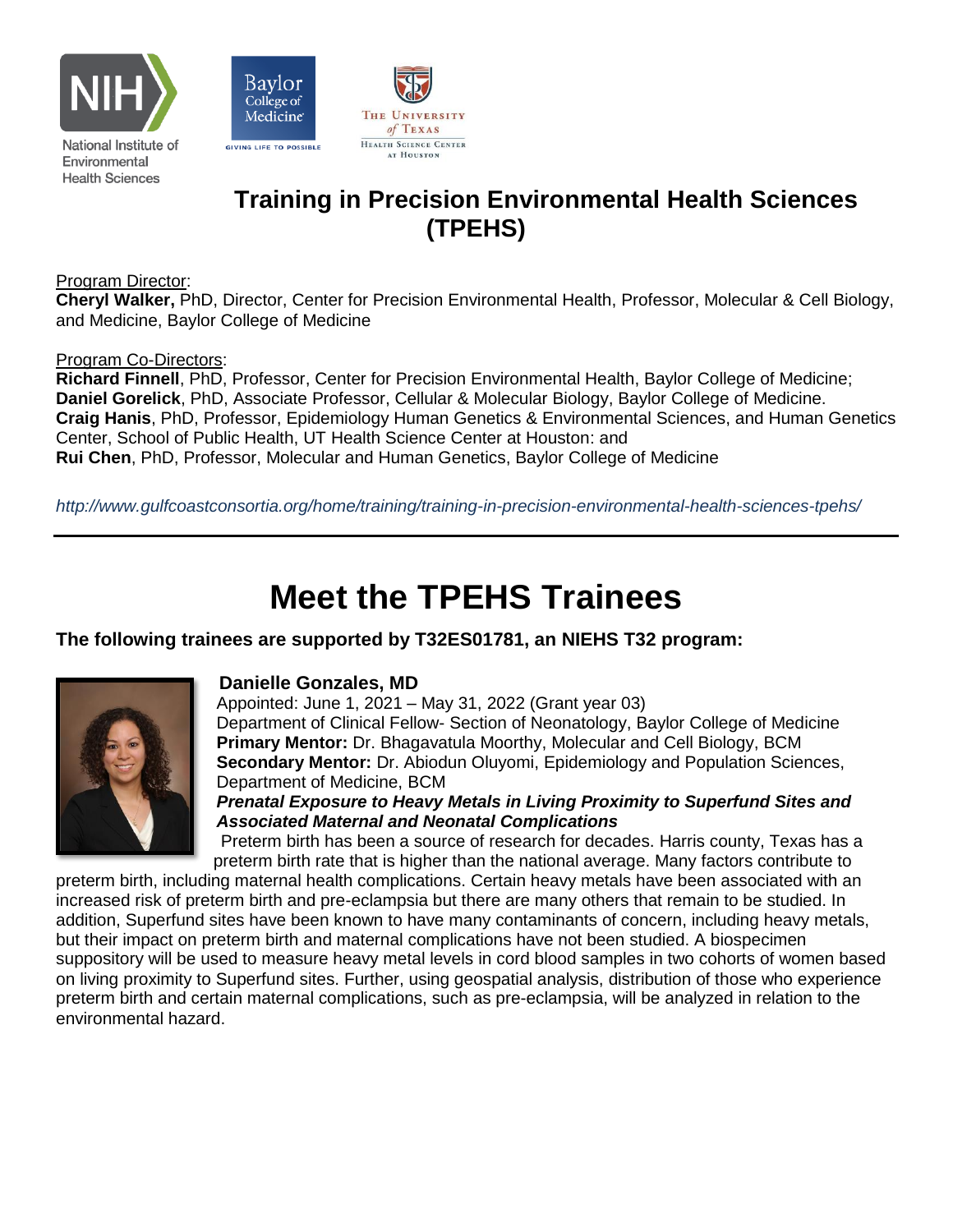

# **Kevin C. Klatt, PhD, RD**

Center for Precision Environmental Health (CPEH), Baylor College of Medicine Appointed: June 1, 2021 – May 31, 2022 (Grant year 03)

**Primary Mentor:** Dr. Cheryl Walker, Molecular and Cell Biology, CPEH, BCM **Secondary Mentor:** Dr. Richard Finnell, Molecular and Cell Biology, CPEH, BCM **Fetal Programming By Tributyltin: A Placental Perspective.** Early life environmental exposures, including nutrition and industrial chemicals, have the potential to influence fetal development and subsequent adult risk of disease. Tributyltin is a persistent industrial chemical with well-described endocrine-disrupting properties found as a contaminant in the diet, primarily seafood and drinking water. Emerging links between

developmental exposure to this organotin compound and risk of adult hepatic steatosis have spurred investigations into the molecular etiology of this relationship. Research from the Walker Lab is actively investigating epigenetic and gene expression signatures of early life TBT exposure and has identified a conserved hepatic molecular signature of disease risk across the postnatal life-course, extending out to 10 months of age. To further this work, I will be investigating the presence of such a molecular signature, utilizing RNA-Seq and ChIP-Seq approaches, in fetal tissues, including the fetal liver and placenta, a readily available tissue with the potential to serve as both a mediator and surrogate marker of pregnancy-related exposures ad later disease risk.



#### **John Steele, PhD**

Appointed: June 1, 2020 – May 31, 2022 (Grant years 02-03) Center for Precision Environmental Health (CPEH), Baylor College of Medicine **Primary Mentor:** Dr. Richard Finnell, CPEH, BCM **Secondary Mentors:** Dr. Robert Cabrera, CPEH, BCM; Dr. Cristian Coarfa, CPEH, **BCM** *Environmental Intervention Strategies for Folic Acid-Resistant Neural Tube* 

#### *Defects*  Neural tube defects (NTDs) are severe congenital anomalies caused by disrupted

development of the embryonic brain or spinal cord. The etiologies of these birth defects are complex, influenced by compounding genetic and environmental factors. Many NTD cases are fatal; but even treatable NTDs, such as spina bifida, generally result in permanent damage and life-long disability. Thus, public health research has emphasized prevention by identifying the underlying genetic and environmental risk factors. It is well known that maternal dietary folate status is the greatest factor associated with risk for an NTD-affected pregnancy, and that a significant proportion of NTDs can be prevented through dietary fortification with this essential vitamin in the form of folic acid (FA). While FA fortification and supplementation programs have proven successful in preventing over a million birth defects globally these last two decades, the public health burden of NTDs has not been eliminated. In fact, many NTDs have proven FA-resistant, presenting an urgent need to understand the mechanisms underlying these FA-resistant defects and to develop novel intervention strategies targeting this population. My project aims to dissect metabolic mechanisms underlying NTDs in FA-resistant genetic mouse models using both untargeted metabolomic analysis and targeted stable isotope tracing of embryonic metabolism. These same techniques will be used to assess the efficacy of proposed intervention strategies for preventing FA-resistant NTDs in these models. By elucidating mechanisms of FA-resistance and establishing alternative intervention strategies, this study will yield valuable knowledge needed to target and prevent these previously unpreventable birth defects.



# **Alyssa Alaniz Emig**

Appointed: June 29, 2020 – June 28, 2022 (Grant years 03-04) Department of Molecular and Cellular Biology, Center for Precision Environmental Health (CPEH), Baylor College of Medicine **Primary Mentor:** Dr. Margot Kossmann Williams, Molecular and Cell Biology, CPEH, BCM

**Secondary Mentor:** Dr. Richard Finnell, Molecular and Cell Biology, CPEH, BCM *Genetic Drivers of Neural Tube Morphogenesis and Their Role in Environmental Risk of Birth*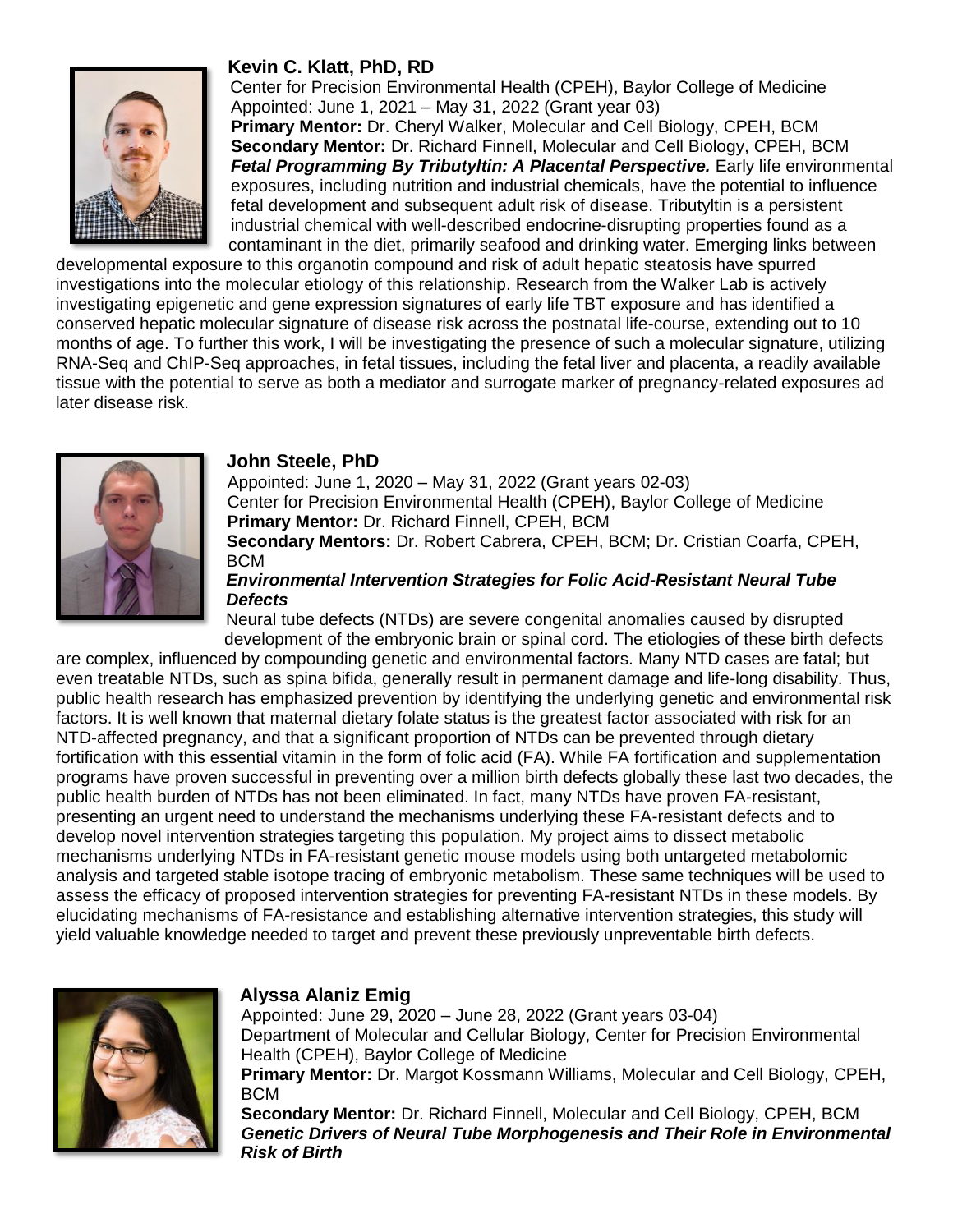Congenital conditions arise from atypical embryonic development and are among the most common causes of childhood death and loss of pregnancy worldwide. These conditions include the malformation of the future brain and spinal cord, which arise during early development and are shaped by highly conserved cell movements that extend the head-to-tail axis and close them into a tube. Holoprosencephaly (HPE) is a result of the improper formation of the brain and facial structures due to mutations affecting these conserved cell movements through the Nodal signaling pathway. In addition to Nodal signaling mutations, exposure to toxic environmental factors (pesticides, herbicides and hyperthermia) has been correlated with HPE risk, but it is unknown why some individuals with the same genetic mutation are more likely than others to develop a severe form of the condition. By utilizing nodal mutant zebrafish as a model for HPE in combination with RNA sequencing and environmental toxicant screening, we will identify key modifier genes that interact with environmental toxicants to increase the severity of brain and spinal cord related congenital conditions.



#### **Shinhye Chung**

Appointed: June 1, 2020 – May 31, 2022 (Grant years 02-03) Department of Epidemiology, Human Genetics and Environmental Sciences (EHGES), University of Texas Health Science Center - Houston **Primary Mentor:** Dr. Goo Jun, EHGES, UTHealth **Secondary Mentor:** Dr. Craig. L. Hanis, EHGES, UTHealth *Diet by Genomic Interactions in Determining Metabolic Traits and Profiles Among Mexican Americans in Starr County, Texas* Prediabetes is a condition of higher blood sugar level than normal, but not high enough

to be type 2 diabetes. It is important to prevent it from progressing to type 2 diabetes, stroke, and heart disease. Diet is one of the essential modifiable factors on glycemic traits, but it is still unknown how different nutrients can affect glucose metabolism in conjunction with genes. Recently, metabolomics has been studied as a new tool to find genetic and environmental associations. Thus, the goal of this project will identify how different nutrients can affect glycemic traits with the human gene via plasma metabolites from the metabolomic profiles in Mexican Americans. This study could provide scientific evidence of how diet can affect glycemic traits with individual gene variation.



#### **Phillip Erice**

Appointed: June 1, 2020 – May 31, 2022 (Grant years 02-03) Department of Immunology, Baylor College of Medicine **Primary Mentor:** Dr. Antony Rodriguez, Department of Medicine, Immunology, Allergy, and Rheumatology, BCM

#### **Secondary Mentor:** Dr. H. Courtney Hodges, Molecular and Cell Biology, BCM *Mechanisms of Let-7 microRNA in immune cells as a genetic modifier of emphysema*

Chronic inhalation of cigarette smoke and air pollutants are major causes of sterile inflammation and pulmonary emphysema. While the molecular mechanisms underlying emphysema pathophysiology are incompletely defined, evidence of the contributions of

the let-7 microRNA regulatory network is emerging. We will test the hypothesis that let-7 miRNA operates within distinct immune cell compartments as a molecular brake to inflammation in emphysema. Our approach makes use of genetically manipulated mice in combination with preclinical models of emphysema to identify the cell-intrinsic role of let-7. We will assess the immune response and lung injury of our murine models after exposure to cigarette smoke or nanoparticulate carbon black, a component of smoke and air pollution, and utilize transcriptomic profiling of sorted lung immune cells to interrogate the direct post-transcriptional targets of let-7.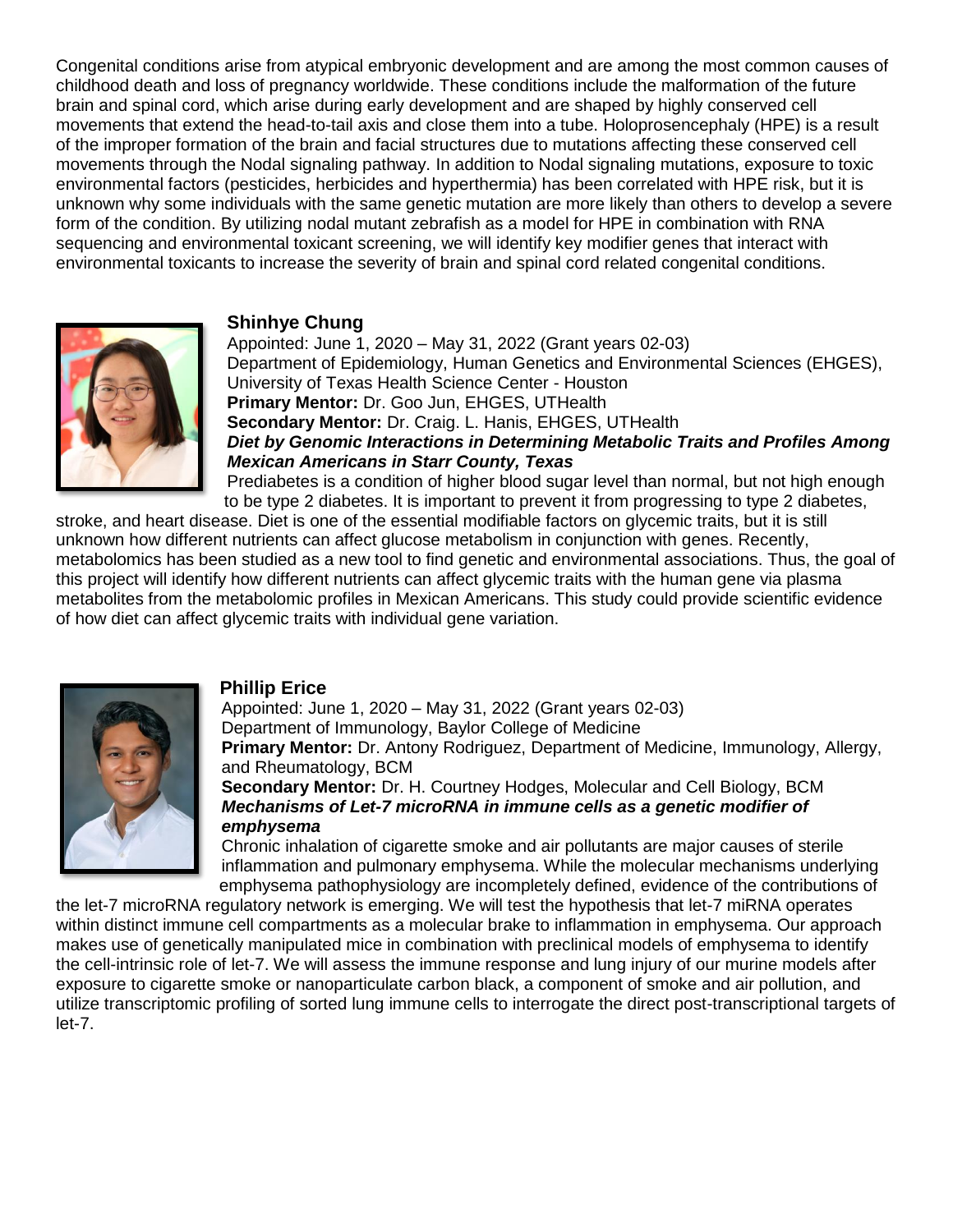# **Rachel Keuls**



Appointed: July 1, 2021 – June 30, 2022 (Grant year 04) Department of Development, Disease Models and Therapeutics, Baylor College of Medicine

**Primary Mentor:** Dr. Ronald Parchem, Molecular and Cell Biology, BCM **Secondary Mentor:** Dr. Richard Finnell, CPEHS, BCM *MicroRNAs regulate maternal-fetal nutrient exchange during neural tube closure* Neural tube closure is the first step in central nervous system formation that begins early during embryonic development before the placenta and embryonic vasculature are

established. Many neural tube closure defects (NTDs) are lethal, but even if the fetus survives, lifelong disability results. Approximately 300-500 babies are born each day with an NTD. NTDs are of complex etiology resulting from both environmental and genetic factors. Neural tube closure requires a precise input of a variety of metabolites, such as folic acid, glucose, and lipids. How metabolic pathways are regulated to ensure neural tube closure is not well understood. During neural tube closure, the yolk sac serves as the primary site of maternal-fetal nutrient exchange. Previously it has been demonstrated that microRNA mediated gene silencing is required for neural tube closure, yolk sac formation, and proper embryonic metabolism. My research aims to understand how microRNAs promote the proper uptake and processing of nutrients within the yolk sac and the embryo to ensure neural tube closure. This work will reveal mechanisms that could be used to prevent or correct neural tube closure defects in-utero.



#### **Gabriel Tukeman**

Appointed: July 1, 2021 – June 30, 2022 (Grant year 04) Department of Molecular and Cellular Biology, Baylor College of Medicine **Primary Mentor:** Dr. Richard Finnell, CPEHS, BCM **Secondary Mentor:** Dr. Daniel Gorelick, MCB, BCM *Cellular response to HIV integrase inhibitor dolutegravir with varying folate status*

Dolutegravir (DTG) is a medication use in the treatment and management of Human Immunodeficiency Virus (HIV). It is the number one recommended treatment of HIV by

the World Health Organization, regardless of age and sex. In 2018, DTG was flagged as a potential factor that could result in neural tube defects (NTDs) when taken at the onset of pregnancy. Post- market surveillance studies in Botswana as of 2020 have shown that mothers taking dolutegravir from the beginning of their pregnancy were twice as likely to have a pregnancy resulting in an NTD birth defect. DTG has previously been shown as a partial antagonist to folate receptor 1, and folate supplementation is a long known modifier to against NTD risk. My project aims to study cellular response to DTG in natural and synthetic folate environments and identify potential mechanisms leading to increased NTD risk. I will utilize primary mouse embryonic fibroblasts harvested from wildtype,  $FOLR1^{+/}$ , and  $FOLR1^{+/}$  embryos and treat with step-wise concentrations of DTG supplemented with either natural 5-methyl-tetrahydrofolate (5-MTHF) or synthetic folic acid. I will then stain and visualize cells for structural changes as well as look at changes in the transcriptome and methylome between conditions. These experiments will reveal processes impaired with the addition of DTG and if such impairment can be rescued with additional folic acid or 5-MTHF.



# **Joshua Marcus**

Appointed: January 1, 2022 – December 31, 2022 (Grant year 04) Department of Molecular and Cellular Biology, Baylor College of Medicine **Primary Mentor:** Dr. Jason Lee, MCB, BCM **Secondary Mentor:** Dr. Daniel Gorelick, MCB, BCM *Mechanisms of stress granule quality control by the endoplasmic reticulum in response to arsenite exposure* Exposure to environmental contaminants disrupts normal physiological processes and negatively impacts human health. Cells respond to adverse environmental changes,

such as arsenic exposure, through a program called the integrated stress response (ISR). One function of the ISR is to conserve energy by inhibiting bulk protein synthesis and sequestering mRNAs into inducible membrane-less organelles called stress granules. Membrane-less organelles are a new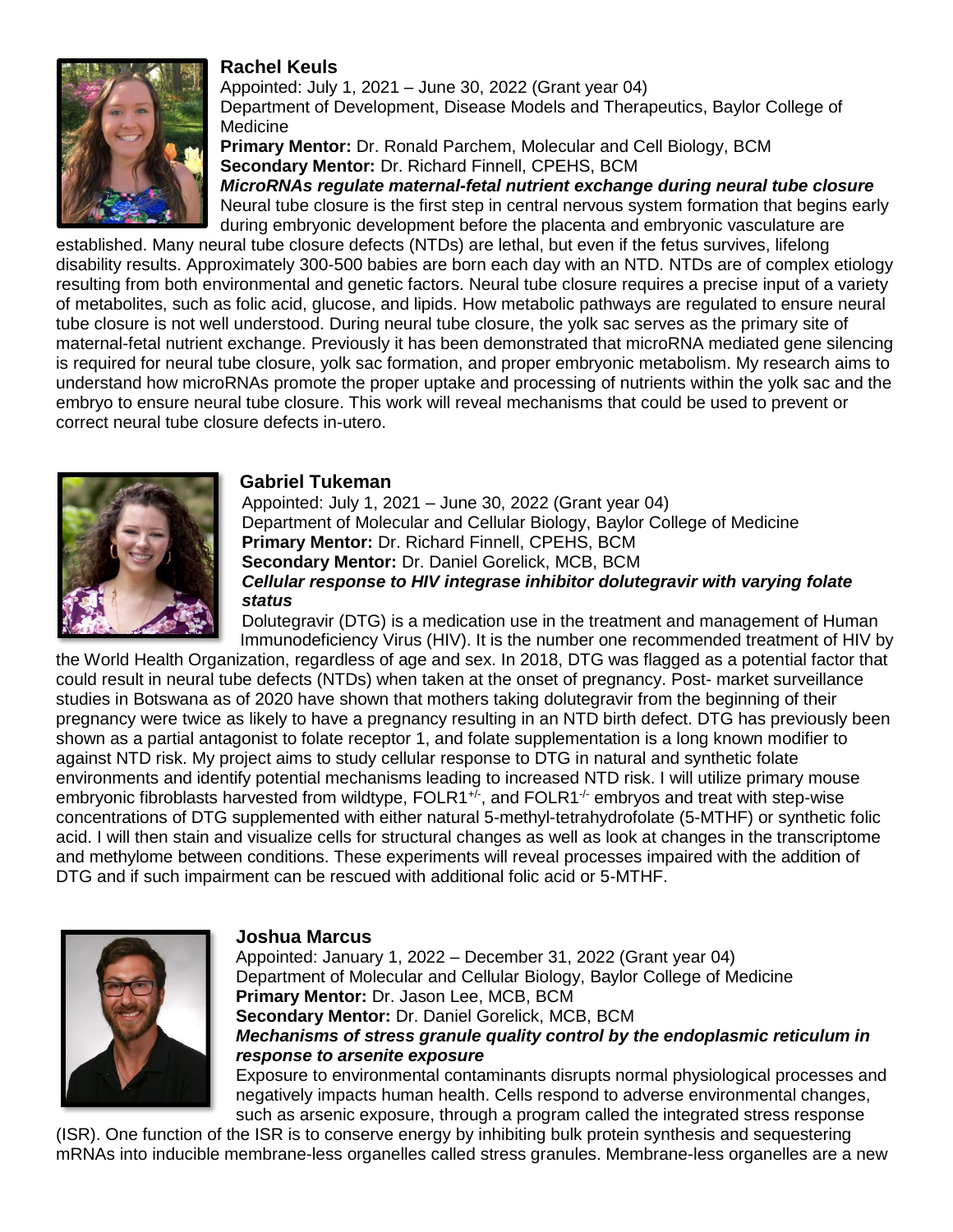class of cellular compartments that allow separation of biomolecules without the need of a surrounding membrane. Stress granules form shortly after the onset of stress and disassemble after the stress has been cleared, but the quality control mechanisms that dictate the timing of these events remain unknown. Previous studies from the Lee Lab show that stress granules interact with the endoplasmic reticulum (ER). My initial experiments in the Lee Lab show that the timing of stress granule disassembly can be altered simply by changing ER morphology, suggesting that a specific domain of the ER plays a role in stress granule quality control. Understanding the mechanisms of these inducible organelles is crucial because defects in stress granule dynamics have been linked to neurodegenerative diseases such as amyotrophic lateral sclerosis, frontotemporal dementia, and Alzheimer's disease. My project will investigate inter-organelle contact sites between the ER and stress granules to elucidate the mechanisms of stress granule quality control. These studies will provide new insights into how membrane-bound organelles interact with membrane-less organelles to compartmentalize the cytoplasm in health and disease.

### **The following TPEHS trainees receive financial support from their home institutions:**



#### **Sofia Ivana Aramburu**

Appointed: July 1, 2021 – June 30, 2022 (Grant year 04) Program in Development Disease Models and Therapeutics, Baylor College of Medicine **Primary Mentor:** Dr. Susan M. Rosenberg, MHG, BCM **Secondary Mentor:** Dr. Cristian Coarfa, Molecular and Cellular Biology, BCM *Identifying human proteins that protect the cell from DNA damage* Cells are subject to an estimated 70000 DNA-damaging events every day, stemming from both internal and external sources. Although these events are usually repaired correctly, inefficient, or low-fidelity repair can lead to mutations. Mutation accumulation during aging causes loss of cellular function, thus increasing the risk of

age-related diseases. Water bears and stress resistant organisms possess proteins that protect them from damage. We have identified human proteins with shared biochemical and structural properties and used DNA damage markers that show them to reduce DNA damage when over-produced in human cells. The goal of this project is to determine what kinds of DNA damage are reduced and how these proteins reduce damage. Moreover, because the ultimate goal of preventing DNA damage is reducing the accumulation of mutations in cells, we will measure whether mutations are decreased by the over-production of the protein candidates to identify those that can maintain a low number of mutations. This project will provide valuable insight into disease development and open the door to new potential disease prevention strategies.



#### **Rowland Pettit**

Appointed: June 1, 2020 – May 31, 2022 (Grant years 02-03) Department of Quantitative and Computational Biosciences, Baylor College of Medicine **Primary Mentor:** Dr. Chris Amos, Institute for Clinical and Translational Research, BCM **Secondary Mentor:** Dr. Christian Coarfa, Molecular and Cellular Biology, CPEH, BCM *Determining Causality and the Shared Genetic Architectures between Phenotypes, Environmental Exposures, Co Morbidities and Lung Cancer* Lung cancer is the leading cause of cancer-related deaths. Currently, no genetic-based lung cancer screening tool exists, however, co-occurring phenotypic traits can potentially serve as surrogate risk markers. My work will focus on identifying novel phenotypes

associated with lung cancer and determining if they play a causal role in disease development. Cross-trait linkage disequilibrium score regression (LDSR) is a genome-wide association based regression method that is particularly useful for identifying genetic correlations between phenotypes and a disease process. Mendelian randomization is an epidemiological tool that can infer causality between exposures and outcomes by creating cohorts of people based on individual genetics – 'randomizing' them by their shared genes. Using LDSR and Mendelian randomization, I aim to demonstrate a genetic basis and causal role between environmental factors, phenotypic traits, and disease co-morbidities with lung oncogenesis.